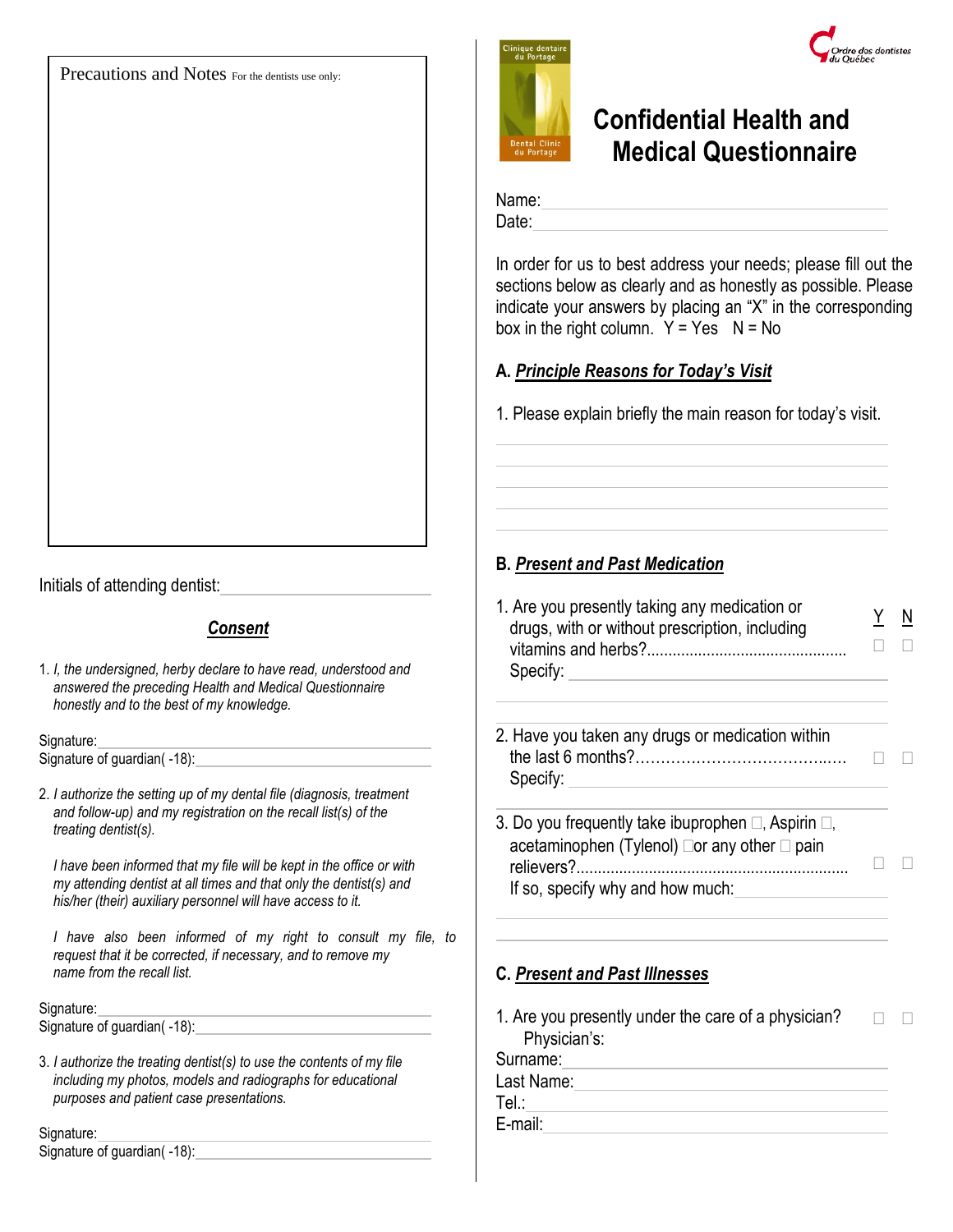| 2. Are you presently suffering or have you ever<br>suffered from any of the following?    | <u>Y</u>                 | N            |
|-------------------------------------------------------------------------------------------|--------------------------|--------------|
|                                                                                           | □                        |              |
|                                                                                           |                          |              |
| c. Scarlet $\square$ or/and Rheumatic $\square$ fever                                     | $\Box$                   | Ш            |
|                                                                                           |                          |              |
|                                                                                           |                          | П            |
|                                                                                           |                          |              |
| g. High <sub>□</sub> and/or Low □ blood pressure                                          |                          | Ш            |
|                                                                                           |                          |              |
|                                                                                           | $\overline{\phantom{a}}$ | Ш            |
|                                                                                           | Ш                        | Ш            |
| k. Frequent colds $\square$ and/or sinusitis $\square$                                    |                          | H            |
| I. Tuberculosis □ and/or lung problems □                                                  |                          |              |
|                                                                                           |                          | $\mathbf{L}$ |
|                                                                                           | $\Box$                   | Ш            |
| o. Diabetes □ and/or gestational diabetes □                                               | Ш                        | H            |
| p. Liver □ and/or Kidney □ disease                                                        |                          |              |
|                                                                                           |                          |              |
|                                                                                           |                          |              |
| s. Arthritis $\Box$ and/or Gout                                                           |                          |              |
|                                                                                           |                          |              |
|                                                                                           | П                        | Ш            |
|                                                                                           |                          | Ш            |
| w. Psychological or nervous disorders                                                     |                          | $\Box$       |
|                                                                                           |                          |              |
|                                                                                           | Ш                        | $\Box$       |
| z. Perodontal disease (pyorrhea)                                                          | Ш                        | $\Box$       |
| 3. Do you have AIDS symptoms?                                                             |                          |              |
| 4. Are you an AIDS virus carrier?                                                         |                          |              |
| 5. Have you ever had radiotherapy and/or                                                  |                          |              |
| chemotherapy (tumor)?                                                                     |                          |              |
| 6. Have you ever had had x-ray treatments to the                                          |                          |              |
|                                                                                           |                          |              |
| 7. Have you ever had any specific trauma to the                                           |                          |              |
| 8. Were you ever hospitalized or have you ever                                            | $\Box$                   |              |
| undergone surgery other than dental?                                                      |                          |              |
| If so, specify below:                                                                     |                          |              |
|                                                                                           |                          |              |
| a.<br>date:<br>the control of the control of the control of the control of the control of |                          |              |
| b. <u>__________________________</u>                                                      |                          |              |
| date:                                                                                     |                          |              |
|                                                                                           |                          |              |

## **D.** *System Review*

| If applicable, please rate your level of anxiousness in the<br>section below by placing an "x" in the boxes.                                                                                                                                                               |
|----------------------------------------------------------------------------------------------------------------------------------------------------------------------------------------------------------------------------------------------------------------------------|
| 1. Are you afraid of going to the dentist?<br><u>Y N</u><br>2. If you had a dentist appointment tomorrow, you<br>would be [] anxious.<br>Slightly $\square$ , Fairly $\square$ , Very $\square$ , Extremely $\square$ .                                                    |
| 3. If you were sitting in the waiting room for a treatment, you<br>would be [] anxious.<br>Slightly $\square$ , Fairly $\square$ , Very $\square$ , Extremely $\square$ .                                                                                                  |
| 4. If you were at the dental office for a cleaning, you would be<br>$[]$ anxious.                                                                                                                                                                                          |
| Slightly $\square$ , Fairly $\square$ , Very $\square$ , Extremely $\square$ .<br>5. If you were to receive local anesthetic injection (freezing)<br>in your gum, you would be [] anxious.                                                                                 |
| Slightly $\square$ , Fairly $\square$ , Very $\square$ , Extremely $\square$ .<br>6. If the dentist needed to use a drill during your treatment,<br>you would be [] anxious.                                                                                               |
| Slightly $\square$ , Fairly $\square$ , Very $\square$ , Extremely $\square$ .<br>7. If you were to have your teeth scaled and polished, you<br>would be [] anxious.                                                                                                       |
| Slightly $\square$ , Fairly $\square$ , Very $\square$ , Extremely $\square$ .<br>8. If the dentist needed to perform a root canal treatment or<br>extractions, you would be [] anxious.<br>Slightly $\square$ , Fairly $\square$ , Very $\square$ , Extremely $\square$ . |
| 9. If we were able to help manage your dental anxiety,<br>would you want us to speak to you about what we                                                                                                                                                                  |
| K. General                                                                                                                                                                                                                                                                 |
| Is there anything concerning your general health, your teeth,<br>your anxiety levels, etc. you wish to discuss with you dentist                                                                                                                                            |
|                                                                                                                                                                                                                                                                            |
| Please feel free to express any concerns or comments in the<br>following section:<br>the control of the control of the control of                                                                                                                                          |
|                                                                                                                                                                                                                                                                            |
|                                                                                                                                                                                                                                                                            |
|                                                                                                                                                                                                                                                                            |
|                                                                                                                                                                                                                                                                            |
|                                                                                                                                                                                                                                                                            |
|                                                                                                                                                                                                                                                                            |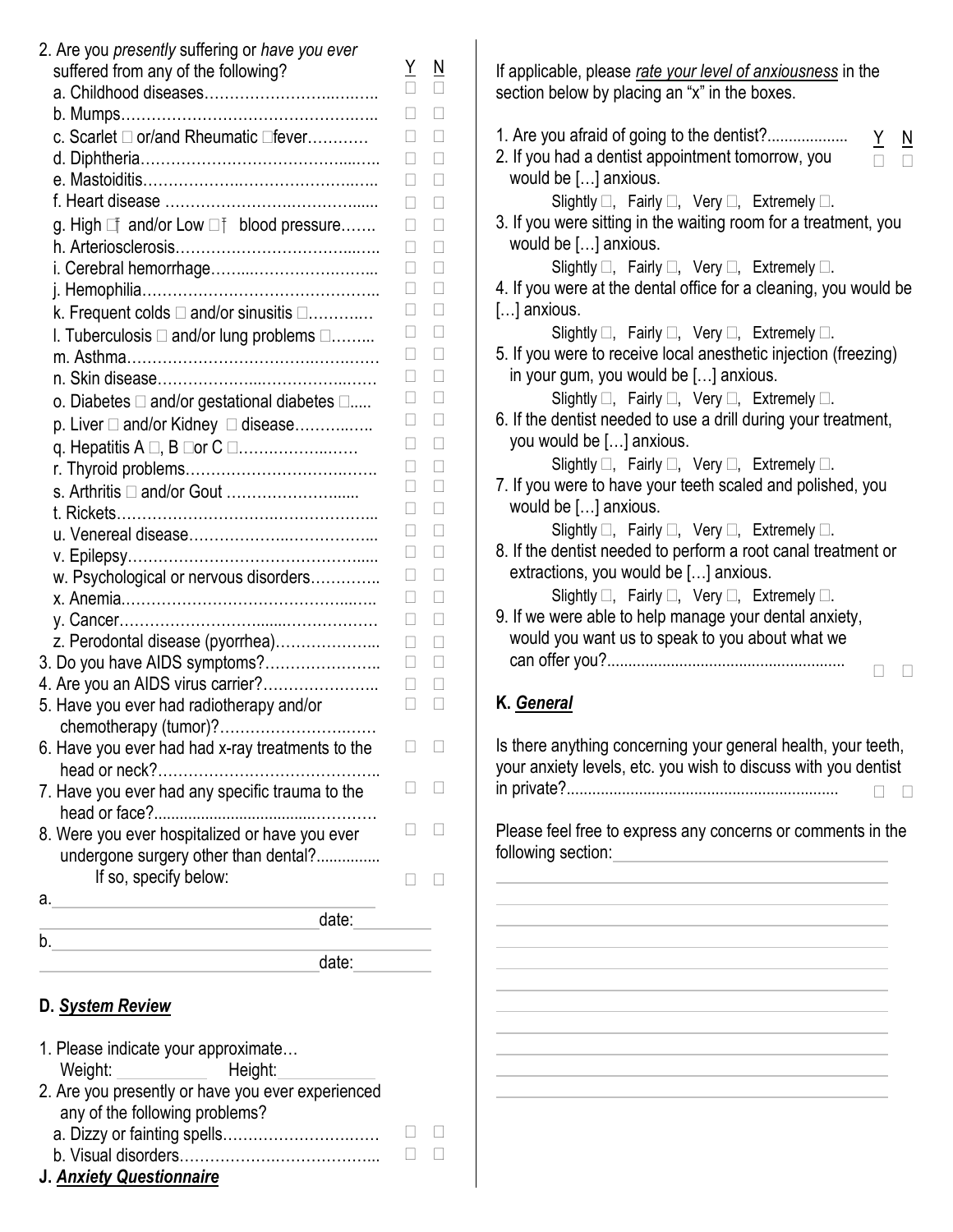| 4. Who made your prosthesis? Dentist □, Denturologist □,                                                                               |                          |        |
|----------------------------------------------------------------------------------------------------------------------------------------|--------------------------|--------|
| 5. Have you had to remake your prosthesis?<br>How many times have you had them remade?<br>Upper:____________ Lower:                    | <u>Y</u>                 | N      |
| 6. Do you always wear your prosthesis?<br>Indicate when you do not wear it:                                                            |                          |        |
| 7. Do you have any pain when opening your                                                                                              | $\overline{\phantom{a}}$ | Ш      |
| 8. Do you frequently have sores or pain in your                                                                                        | $\mathbf{L}$             |        |
| 9. Do you remove your prosthesis when or if it                                                                                         |                          |        |
| 10. Are there certain foods you cannot eat with                                                                                        |                          |        |
| 11. Have dental implants ever been suggested                                                                                           |                          |        |
| 12. Are you satisfied with your prosthesis?                                                                                            |                          |        |
| I. Occlusal / Temporomandibular Joint Examination                                                                                      |                          |        |
| 1. Are you <i>presently</i> experiencing any pain in you                                                                               |                          |        |
| 2. Have you ever had pain in your jaw joints or                                                                                        | Ш                        | $\Box$ |
| 3. Do you feel this is a problem?<br>4. Have you ever been treated for problems of                                                     | $\Box$                   | $\Box$ |
| your jaw joint, or for facial muscle spasms?<br>5. Have you ever been treated for a "bad bite"?.                                       |                          |        |
| 6. Do you feel like your bite is closed?                                                                                               | $\Box$                   | Ц<br>⊔ |
| 7. Do you ever awaken with awareness of your                                                                                           |                          |        |
| 9. Do you have any pain or soreness or                                                                                                 |                          |        |
| discomfort around your eyes, ears, or other                                                                                            |                          | $\Box$ |
| 10. Do you frequently have ringing in your ears?                                                                                       |                          |        |
| 11. Do you frequently have neck aches or stiff                                                                                         |                          |        |
| 12. Do your jaw muscles get tired frequently?                                                                                          | Ш                        |        |
| 13. Do you have any difficulties opening your                                                                                          |                          |        |
| 14. Do you have any difficulties swallowing?<br>15. Does your jaw make noise when you move it?                                         |                          |        |
| 16. Do you bite your nails, lips, pencils, etc.?                                                                                       |                          |        |
| 17. Do you clench or grind your teeth?<br>If so, indicate when you notice it happening the                                             | П                        | $\Box$ |
| most: While asleep □, When stressed □, At work [<br>school $\square$ , All the time $\square$ , Not sure $\square$ , Other $\square$ : | ∃ or                     |        |

|                                                                                           | Y                 | Ν                        |
|-------------------------------------------------------------------------------------------|-------------------|--------------------------|
|                                                                                           | П                 | П                        |
|                                                                                           |                   | Ш                        |
| e. Loss of voice or frequent or prolonged                                                 |                   |                          |
| f. Chest pain on the right Dor left D side                                                | $\vert \ \ \vert$ | $\Box$                   |
|                                                                                           |                   | Ш                        |
| h. Breathlessness after mild exercise                                                     |                   | П                        |
| i. Swollen ankles at night                                                                |                   | Ш                        |
|                                                                                           |                   | П                        |
|                                                                                           |                   |                          |
| I. Difficulty swallowing □ and/or dry mouth □                                             |                   |                          |
|                                                                                           |                   |                          |
|                                                                                           | ×.                | $\mathbf{L}$             |
|                                                                                           | П                 | П                        |
|                                                                                           |                   |                          |
|                                                                                           |                   | Ш                        |
|                                                                                           |                   | Ш                        |
| s. Kidney □ and/or bladder □ problems                                                     |                   |                          |
| t. Difficulty in tolerating heat                                                          |                   |                          |
| u. Perspiration during the night                                                          | $\Box$            | П                        |
|                                                                                           | $\mathbf{I}$      | П                        |
|                                                                                           |                   |                          |
| x. Migraines $\square$ or tension $\square$ headaches $\square$                           |                   |                          |
|                                                                                           | $\Box$            | $\mathbf{L}$             |
|                                                                                           | $\mathbf{L}$      | П                        |
| 3. Did you recently experience a significant weight                                       |                   |                          |
|                                                                                           |                   | $\overline{\phantom{a}}$ |
|                                                                                           |                   |                          |
| If so, how many months?                                                                   |                   |                          |
| 5. Are you taking the birth control pill?<br>6. Are you currently experiencing menopausal | $\Box$            | Ш                        |
|                                                                                           |                   |                          |
| If so, how long:                                                                          |                   |                          |
|                                                                                           | $\Box$            | Ш                        |
| If so, specify: Food □, Aspirin □, Penicillin □,                                          |                   |                          |
| Iodine□, Sulfonamides□Codeine □, Anesthesia □,                                            |                   |                          |
| Other $\Box$ Specify:                                                                     |                   |                          |
|                                                                                           |                   |                          |
| 8. Have you ever had an allergic reaction to any                                          |                   |                          |
|                                                                                           |                   |                          |
| specify:                                                                                  | $\Box$            |                          |
|                                                                                           |                   |                          |
|                                                                                           |                   |                          |
| E. <u>Family, Personal and Social History</u>                                             |                   |                          |
| 1. What is the physical and mental health status of                                       |                   |                          |
| your parents?                                                                             |                   |                          |
| Mother: Good □, Average □, Bad □, Unknown □,                                              |                   |                          |
| Deceased [                                                                                |                   |                          |
| Father: Good □, Average □, Bad □, Unknown □,                                              |                   |                          |

Deceased  $\square$